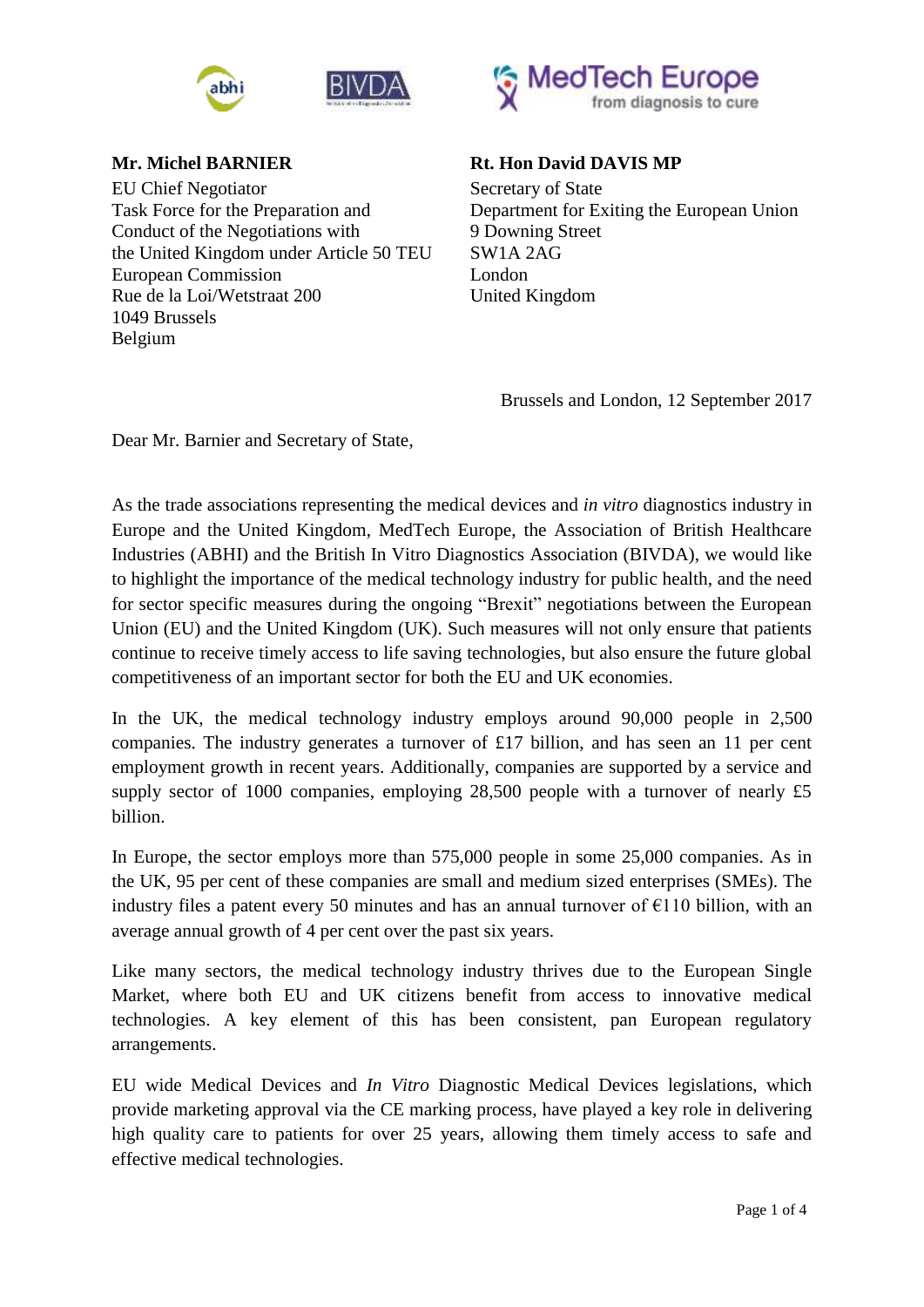The current EU wide system is being updated in stages, and the new Medical Devices and *In Vitro* Diagnostic Medical Devices Regulations will be applicable to EU members in full in May 2020 and May 2022, respectively. The UK is subject to these updates until it leaves the EU in March 2019. Unchecked, from that date, the UK's Medical Devices and *In Vitro* Diagnostic Medical Devices Regulations will become increasingly divergent from the CE marking system. We believe that any such divergence would be unhelpful, and that, whatever other arrangements may be in place, a transitional period to implement secondary legislation for medical devices and *in vitro* diagnostic medical devices, and maintain parity of regulation with the EU, is needed. Ensuring the complete adoption of the Medical Devices and *In Vitro* Diagnostic Medical Devices Regulations up until the end of May 2020 and May 2022 will protect the supply of medical technologies to patients throughout the EU and beyond.

Collaboration between organisations based in the UK and those in other Member States, has also played an important role in the development and administration of regulation throughout Europe. The UK's Competent Authority, the Medicines and Healthcare Products Regulatory Agency (MHRA) enjoys a preeminent position internationally, and with a trend towards global harmonisation, any weakening of existing EU wide networks would leave both parties poorer.

Similarly, the sharing of post market surveillance data does much to protect patients, and will be negatively impacted if current arrangements were to end.

Critical factors to ensure regulatory stability are:

- 1. The UK to remain an active part of the European regulatory framework (CE marking regime) for medical devices and *in vitro* diagnostic medical devices under a full implementation of the new Medical Devices and *In Vitro* Diagnostic Medical Devices Regulations;
- 2. The UK Notified Bodies (NBs) to remain European designated NBs;
- 3. Legal entities, such as Authorised Representatives or legal manufacturers located in the UK to be considered as "European-based" under the new regulations;
- 4. MHRA to participate formally in the European Commission's new Medical Devices Coordination Group (MDCG);
- 5. The UK to continue having full access to and reliance on the newly set European Database for Medical Devices (Eudamed): EU-wide pre and post-market data, registration of economic operators, details of clinical investigations, and so forth.

The points above should be included in a comprehensive agreement post-Brexit. Any regulatory divergence will increase both bureaucracy and cost. Creating two distinctive regulatory frameworks would disrupt innovation and growth in the industry, and hinder patient access to medical technologies.

To maintain and protect the health of both EU and UK citizens, it will also be important to ensure the movement of goods across borders remains as seamless as possible. Medical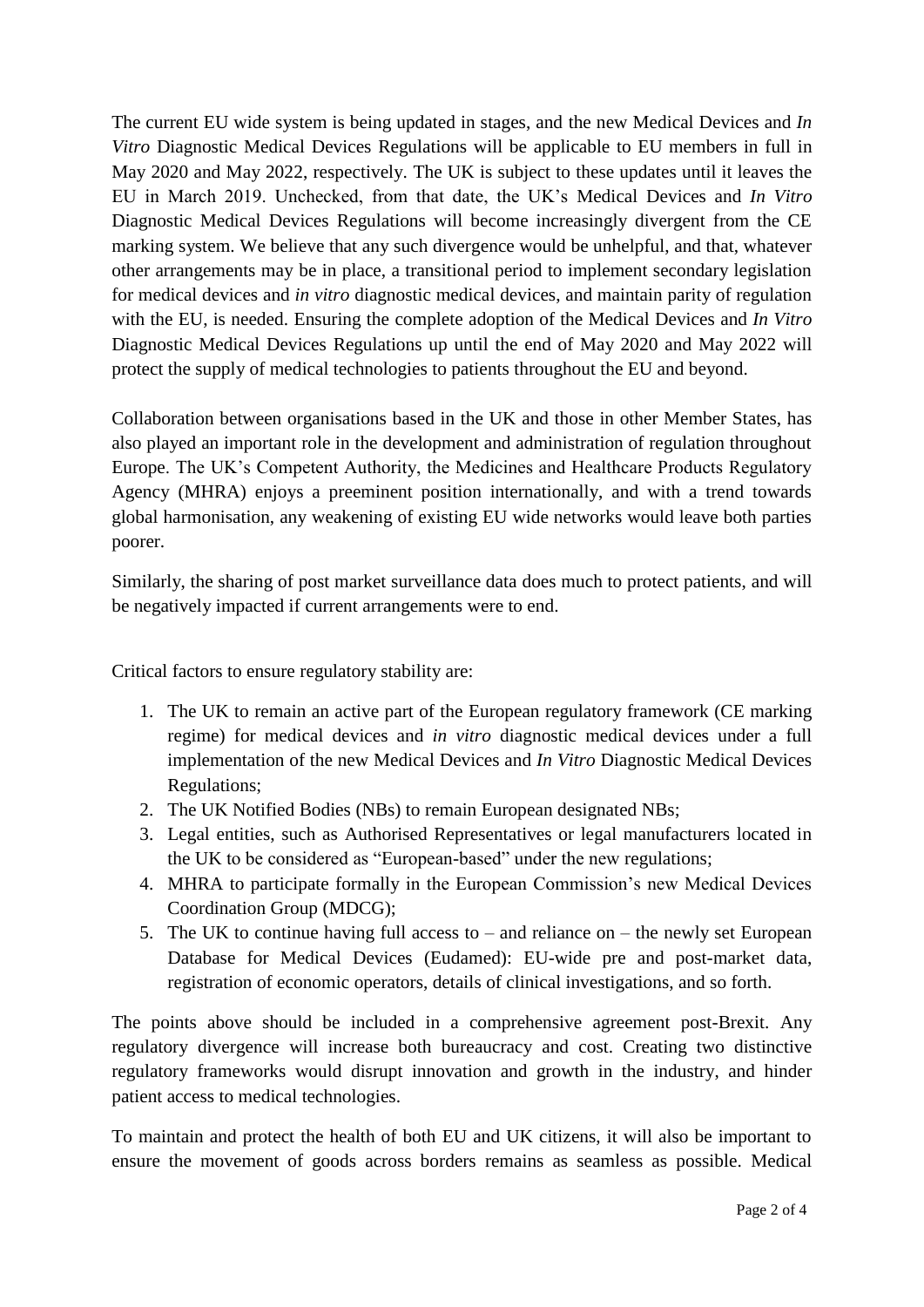technologies are often moved around different jurisdictions during their lifecycle. Components sourced from a number of different countries may be assembled in one, moved to another for packaging and sterilisation, and taken to a distribution hub in yet another, before being delivered to their end user. Similarly, finished products are also moved around for cleaning and maintenance. To protect the supply of medical technologies to patients, it will be critical to limit regulatory and administrative barriers for products being moved between the EU and the UK. Indeed, it is non-tariff barriers, such as those resulting from regulatory changes or extensive requirements at customs, that are likely to have a significantly higher impact on businesses and the markets they serve than macro-economic factors such as currency depreciation. For our sector, the consequences are disruption to the supply of devices and diagnostics critical to the delivery of modern healthcare, the maintenance of patient safety and the preservation of public health throughout Europe.

For the reasons outlined above we believe an appropriate transition period is essential for our sector to be able to implement the necessary measures to ensure the continuity of access to medical technologies in the UK and the EU post-March 2019.

We are keen to continue engaging with both the UK and EU authorities to ensure that the medical devices and *in vitro* diagnostics industry is well-represented and considered in ongoing negotiations. We hope to have the opportunity to meet with you in the near future to further discuss these issues in detail.

Yours sincerely,

Peter Ellingworth Chief Executive, ABHI

1. Ell, <del>torts.</del>

Doris-Ann Williams MBE Chief Executive, BIVDA

Dosie Ann Weliano

Serge Bernasconi Chief Executive Officer, MedTech Europe